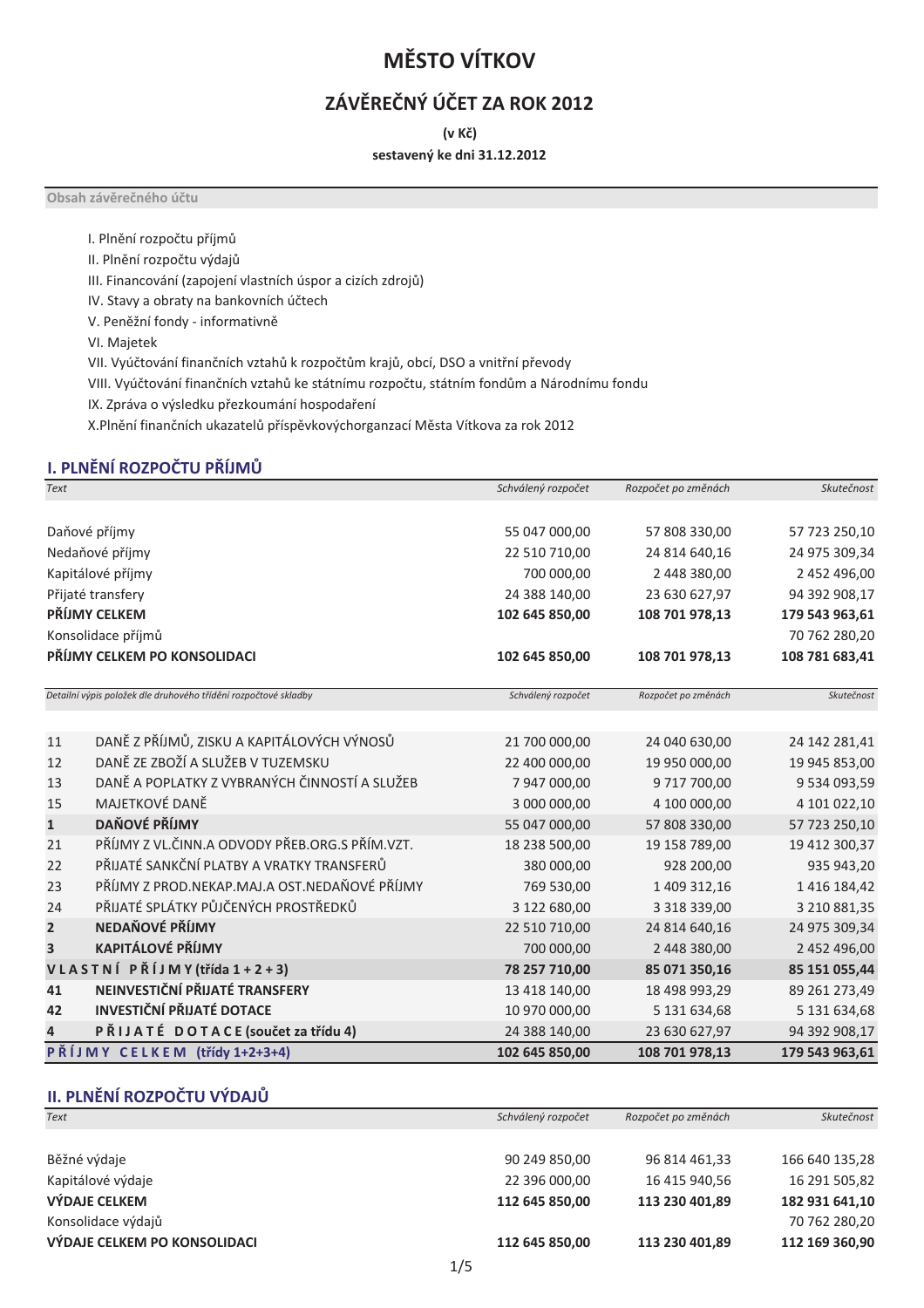|      | Detailní výpis položek dle druhového třídění rozpočtové skladby | Schválený rozpočet | Rozpočet po změnách | Skutečnost          |
|------|-----------------------------------------------------------------|--------------------|---------------------|---------------------|
|      |                                                                 |                    |                     |                     |
| 1014 | Ozdrav.hosp.zvířat, pol.a spec.plod.a svl.vet.péče              | 114 000,00         | 102 000,00          | 102 615,09          |
| 1036 | Správa v lesním hospodářství                                    | 15 000,00          | 403 678,00          | 403 678,00          |
| 1037 | Celospolečenské funkce lesů                                     | 10 000,00          | 180 950,00          | 180 950,00          |
| 1099 | Ostatní výdaje na lesní hospodářství                            | 15 000,00          | 8 000,00            | 8 000,00            |
| 2141 | Vnitřní obchod                                                  | 653 500,00         | 733 500,00          | 682 360,79          |
| 2212 | Silnice                                                         | 1 500 000,00       | 1520000,00          | 1 520 000,00        |
| 2219 | Ostatní záležitosti pozemních komunikací                        | 1 200 000,00       | 1 200 000,00        | 1 200 000,00        |
| 2221 | Provoz veřejné silniční dopravy                                 | 600 000,00         | 401 000,00          | 400 577,00          |
| 2229 | Ostatní záležitosti v silniční dopravě                          | 370 000,00         | 148 000,00          | 147 207,00          |
| 2310 | Pitná voda                                                      | 160 000,00         | 31 500,00           | 31 403,00           |
| 2321 | Odvádění a čištění odpadních vod a nakl.s kaly                  | 260 000,00         | 281 000,00          | 280 983,80          |
| 2333 | Úpravy drobných vodních toků                                    | 30 000,00          | 30 000,00           | 29 916,00           |
| 2399 | Ostatní záležitosti vodního hospodářství                        | 20 000,00          |                     |                     |
| 3111 | Předškolní zařízení                                             | 1868000,00         | 2 320 500,00        | 2 220 220,00        |
| 3113 | Základní školy                                                  | 7 428 000,00       | 10 014 131,89       | 10 014 079,89       |
| 3114 | Speciální základní školy                                        | 2 000,00           | 7 000,00            | 7 000,00            |
| 3121 | Gymnázia                                                        | 2 000,00           | 275 000,00          | 275 000,00          |
| 3122 | Střední odborné školy                                           | 2 000,00           | 202 000,00          | 202 000,00          |
| 3231 | Základní umělecké školy                                         | 17 000,00          | 43 000,00           | 42 953,00           |
| 3313 | Film.tvorba, distribuce, kina a shrom.audio archiv.             | 290 000,00         | 174 000,00          | 173 699,86          |
| 3314 | Činnosti knihovnické                                            | 1872000,00         | 1592626,25          | 1 555 558,64        |
| 3315 | Činnosti muzeí a galerií                                        | 470 000,00         | 373 705,19          | 372 262,19          |
| 3329 | Ostatní zál.ochrany památek a péče o kult.dědictví              | 50 000,00          |                     |                     |
| 3330 | Činnost registrovaných církví a nábožen. spol.                  | 100 000,00         | 35 000,00           | 35 000,00           |
| 3341 | Rozhlas a televize                                              | 191 000,00         | 63 000,00           | 62 594,03           |
| 3349 | Ostatní záležitosti sdělovacích prostředků                      | 140 000,00         | 91 000,00           | 90 473,00           |
| 3391 | Mezinár.spolupráce v kultuře, církvích a sděl.pros              | 1 420 000,00       | 2 074 433,00        | 1 942 969,51        |
| 3392 | Zájmová činnost v kultuře                                       | 3 371 500,00       | 2 438 500,00        | 2 3 5 2 4 9 3 , 2 4 |
| 3399 | Ostatní záležitosti kultury, církví a sděl.prostř.              | 40 000,00          | 11 000,00           | 10 311,00           |
| 3412 | Sportovní zařízení v majetku obce                               | 920 000,00         | 1 289 000,00        | 1 288 247,60        |
| 3419 | Ostatní tělovýchovná činnost                                    | 262 000,00         | 343 200,00          | 343 200,00          |
| 3421 | Využití volného času dětí a mládeže                             | 522 000,00         | 1741884,00          | 1741871,57          |
| 3429 | Ostatní zájmová činnost a rekreace                              |                    | 68 600,00           | 68 600,00           |
| 3611 | Podpora individuální bytové výstavby                            |                    | 458 000,00          | 458 000,00          |
| 3612 | Bytové hospodářství                                             | 4 406 000,00       | 6 655 000,00        | 6 654 505,50        |
| 3613 | Nebytové hospodářství                                           | 900 000,00         | 1 470 700,00        | 1470 689,49         |
| 3631 | Veřejné osvětlení                                               | 1 350 000,00       | 1 250 000,00        | 1 249 191,40        |
| 3632 | Pohřebnictví                                                    | 300 000,00         | 287 000,00          | 287 289,10          |
| 3635 | Územní plánování                                                | 1 438 000,00       | 630 000,00          | 629 645,00          |
| 3636 | Územní rozvoj                                                   | 5 450 000,00       | 5 737 158,00        | 5 715 289,60        |
| 3639 | Komunální služby a územní rozvoj j.n.                           | 10 050 000,00      | 10 953 830,00       | 10 945 938,24       |
| 3719 | Ostatní činnosti k ochraně ovzduší                              |                    | 100 000,00          | 100 000,00          |
| 3722 | Sběr a svoz komunálních odpadů                                  | 3700 000,00        | 4 088 000,00        | 4 085 199,40        |
| 3725 | Využívání a zneškodňování komun.odpadů                          | 260 000,00         | 260 000,00          | 260 000,00          |
| 3726 | Využívání a zneškodňování ostatních odpadů                      | 6 700 000,00       | 1 133 693,16        | 1 133 693,16        |
| 3729 | Ostatní nakládání s odpady                                      | 30 000,00          | 8 000,00            | 7 3 6 6 , 20        |
| 3741 | Ochrana druhů a stanovišť                                       | 20 000,00          | 37 454,00           | 27 454,00           |
| 3745 | Péče o vzhled obcí a veřejnou zeleň                             | 1 100 000,00       | 795 000,00          | 794 451,80          |
| 4329 | Ostatní sociální péče a pomoc dětem a mládeži                   | 2 000,00           | 2 000,00            | 1858,00             |
| 4349 | Ost.soc.péče a pomoc ostatním skup.obyvatelstva                 | 80 000,00          | 20 000,00           | 20 108,00           |
| 4351 | Osobní asist., peč.služba a podpora samost.bydlení              | 600 000,00         | 530 000,00          | 530 000,00          |
| 4354 | Chráněné bydlení                                                | 45 000,00          |                     |                     |
| 4359 | Ostatní služby a činnosti v oblasti sociální péče               |                    | 68 000,00           | 61 555,68           |
| 4371 | Raná péče a soc.aktivizační sl.pro rodiny s dětmi               | 17 000,00          | 3 000,00            | 3 000,00            |
| 4374 | Azyl.domy, nízkoprahová denní centra a noclehárny               | 82 000,00          | 48 000,00           | 41 399,60           |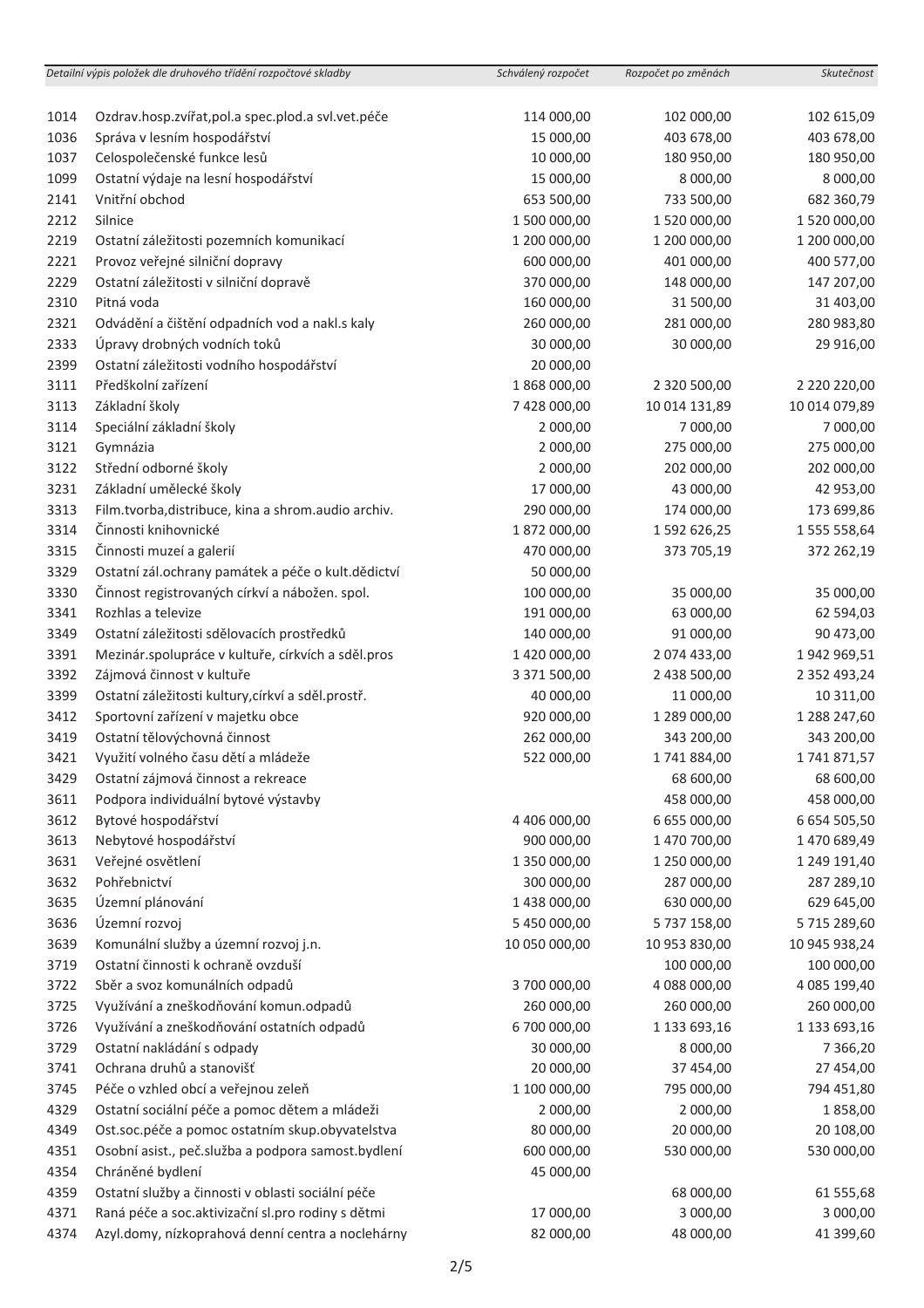| 4379          | Ostatní služby a činnosti v oblasti soc. prevence<br>Detailní výpis položek dle druhového třídění rozpočtové skladby |                        | 15 000,00<br>Schválený rozpočet | 8700,00<br>Rozpočet po změnách | 8 622,00<br>Skutečnost |
|---------------|----------------------------------------------------------------------------------------------------------------------|------------------------|---------------------------------|--------------------------------|------------------------|
| 5212          |                                                                                                                      |                        |                                 |                                |                        |
| 5272          | Ochrana obyvatelstva<br>Čin.org.kr.říz.na úz.úr.a dal.úz.spr.úř.v obl.kr.ř                                           |                        | 120 000,00<br>30 000,00         | 68 000,00                      | 66 828,20              |
| 5311          | Bezpečnost a veřejný pořádek                                                                                         |                        | 3 167 500,00                    | 2 900 500,00                   | 2 900 111,13           |
| 5512          | Požární ochrana - dobrovolná část                                                                                    |                        | 7 027 000,00                    | 6 621 980,40                   | 6 617 058,18           |
| 6112          | Zastupitelstva obcí                                                                                                  |                        | 2 600 000,00                    | 2 005 000,00                   | 1988 114,76            |
| 6115          | Volby do zastupitelstev územních samosprávných cel                                                                   |                        |                                 | 319 040,00                     | 264 575,29             |
| 6171          | Činnost místní správy                                                                                                |                        | 35 459 000,00                   | 33 506 893,00                  | 33 009 667,27          |
| 6310          | Obecné příjmy a výdaje z finančních operací                                                                          |                        | 200 000,00                      | 160 000,00                     | 154 011,05             |
| 6320          | Pojištění funkčně nespecifikované                                                                                    |                        | 450 000,00                      | 625 000,00                     | 624 941,00             |
| 6330          | Převody vlastním fondům v rozpočtech územní úrovně                                                                   |                        |                                 |                                | 70 762 280,20          |
| 6399          | Ostatní finanční operace                                                                                             |                        | 800 000,00                      | 2 753 855,00                   | 2 753 854,64           |
| 6402          | Finanční vypořádání minulých let                                                                                     |                        | 600 000,00                      | 1 462 440,00                   | 1 462 440,00           |
| 6409          | Ostatní činnosti j.n.                                                                                                |                        | 1732 350,00                     | 66 950,00                      | 56 279,00              |
|               | VÝDAJE CELKEM (třída 5+6)                                                                                            |                        | 112 645 850,00                  | 113 230 401,89                 | 182 931 641,10         |
|               |                                                                                                                      |                        |                                 |                                |                        |
|               | Saldo příjmů a výdajů (Příjmy-Výdaje)                                                                                |                        | 10 000 000,00-                  | 4 528 423,76-                  | 3 387 677,49-          |
|               | III. FINANCOVÁNÍ (zapojení vlastních úspor a cizích zdrojů)                                                          |                        |                                 |                                |                        |
| Název položky |                                                                                                                      |                        | Schválený rozpočet              | Rozpočet po změnách            | Skutečnost             |
|               |                                                                                                                      |                        |                                 |                                |                        |
|               | Krátkodobé financování z tuzemska                                                                                    |                        |                                 |                                |                        |
|               | Změna stavu krátkodobých prostředků na bank. účtech                                                                  | 8115                   | 3 580 000,00                    | 2 906 818,73                   | 1766072,46             |
|               | Dlouhodobé financování z tuzemska                                                                                    |                        |                                 |                                |                        |
|               | Dlouhodobé přijaté půjčené prostředky                                                                                | 8123<br>$(+)$          | 10 000 000,00                   | 3 980 001,96                   | 3 980 001,96           |
|               | Uhrazené splátky dlouhodobých přijatých půjč. prostř. (- 8124                                                        |                        | 3 580 000,00-                   | 2 424 212,55-                  | 2 424 212,55-          |
|               | Opravné položky k peněžním operacím                                                                                  |                        |                                 |                                |                        |
|               | příjmů a výdajů vládního sektoru                                                                                     | $(+-)$<br>8901         |                                 | 65 815,62                      | 65 815,62              |
|               | FINANCOVÁNÍ (součet za třídu 8)                                                                                      |                        | 10 000 000,00                   | 4 528 423,76                   | 3 387 677,49           |
|               |                                                                                                                      |                        |                                 |                                |                        |
|               | IV. STAVY A OBRATY NA BANKOVNÍCH ÚČTECH                                                                              |                        |                                 |                                |                        |
|               | Název bankovního účtu                                                                                                | Počáteční stav k 1. 1. | Obrat                           | Konečný stav k 31.12.          | Změna stavu bank. účtů |
|               |                                                                                                                      |                        |                                 |                                |                        |
|               | Základní běžný účet ÚSC                                                                                              | 20 224 142,85          | 822 089,79-                     | 19 402 053,06                  | 822 089,79             |
|               | Běžné účty fondů ÚSC                                                                                                 | 4 4 6 9 9 5 3 , 0 7    | 943 982,67-                     | 3 522 970,40                   | 943 982,67             |
|               | Běžné účty celkem                                                                                                    | 24 691 095,92          | 1766 072,46-                    | 22 925 023,46                  | 1766 072,46            |
|               |                                                                                                                      |                        |                                 |                                |                        |
| <b>Text</b>   | V. PENĚŽNÍ FONDY - INFORMATIVNĚ                                                                                      |                        | Schválený rozpočet              | Rozpočet po změnách            | Skutečnost             |
|               | Počáteční zůstatek                                                                                                   |                        |                                 |                                | 4 4 6 9 9 5 3 , 0 7    |
|               | Příjmy celkem                                                                                                        |                        | 449 000,00                      | 449 000,00                     | 1567170,42             |
|               | Výdaje celkem                                                                                                        |                        |                                 | 1 558 000,00                   | 2 511 153,09           |
| Obrat         |                                                                                                                      |                        | 449 000,00                      | 1 109 000,00-                  | 943 982,67-            |
|               | Konečný zůstatek (rozdíl rozpočtu)                                                                                   |                        | 449 000,00                      | 1 109 000,00-                  | 3 522 970,40           |
|               |                                                                                                                      |                        |                                 |                                |                        |
|               | <b>VI. MAJETEK</b>                                                                                                   |                        |                                 |                                |                        |
|               | Název majetkového účtu                                                                                               |                        | Počáteční stav k 1.1.           | <b>Obrat</b>                   | Konečný stav           |
|               |                                                                                                                      |                        |                                 |                                |                        |
|               | Dlouhodobý nehmotný majetek                                                                                          |                        |                                 |                                |                        |
|               | Software                                                                                                             |                        | 1907882,30                      |                                | 1907882,30             |
|               | Drobný dlouhodobý nehmotný majetek                                                                                   |                        | 1796 353,94                     | 121 900,00                     | 1918 253,94            |
|               | Dlouhodobý hmotný majetek odpisovaný                                                                                 |                        |                                 |                                |                        |
| Stavby        |                                                                                                                      |                        | 443 994 767,50                  | 6791066,97                     | 450 785 834,47         |
|               | Samostatné movité věci a soubory movitých věcí                                                                       |                        | 19 172 897,96                   | 279 864,10-                    | 18 893 033,86          |
|               | Drobný dlouhodobý hmotný majetek                                                                                     |                        | 12 738 640,94                   | 312 822,73                     | 13 051 463,67          |

Dlouhodobý hmotný majetek neodpisovaný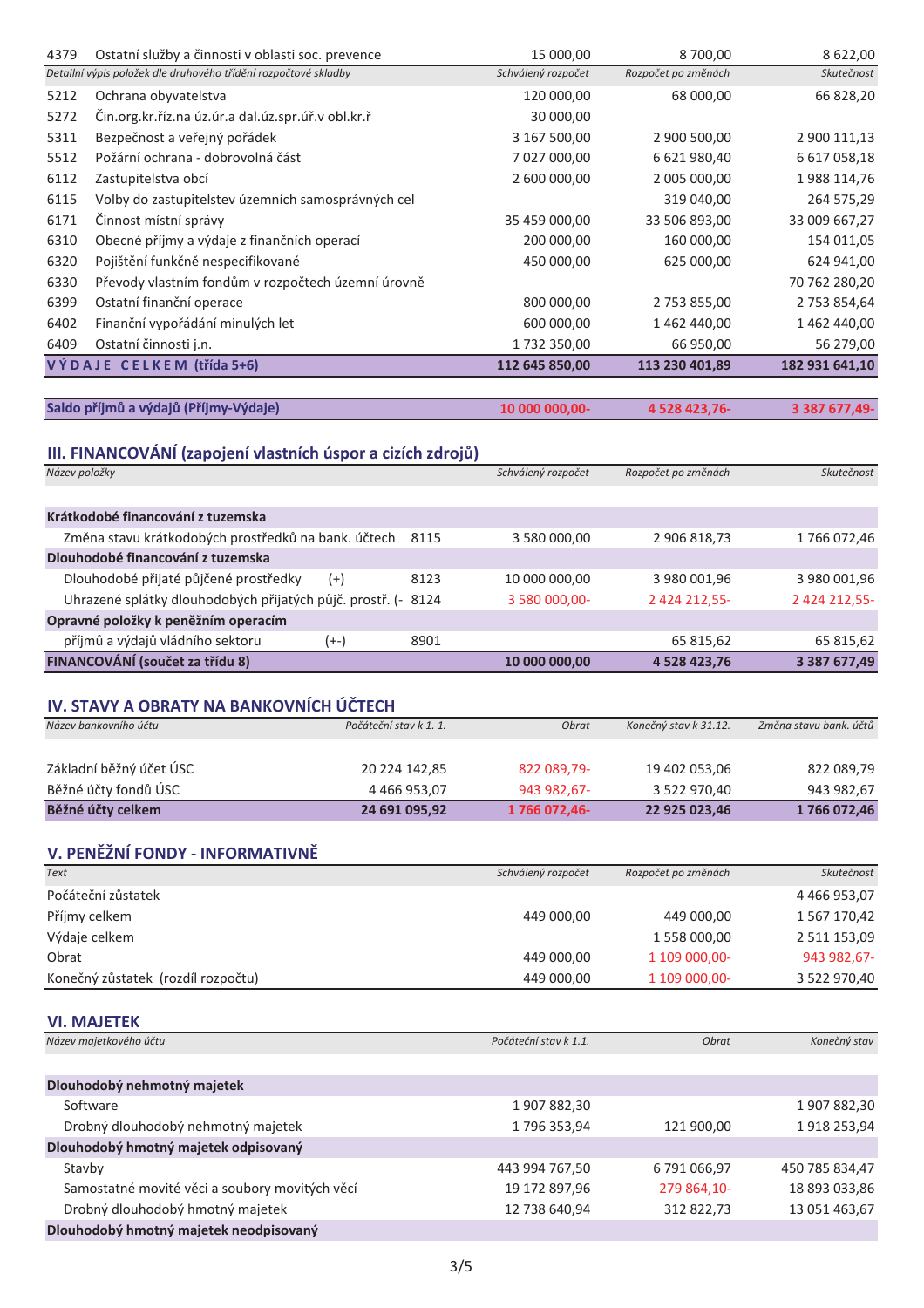| Pozemky                                                 | 137 185 502,36  | 131 469,91-   | 137 054 032,45  |
|---------------------------------------------------------|-----------------|---------------|-----------------|
| Umělecká díla a předměty                                | 23 182,00       |               | 23 182,00       |
| Nedokončený a pořizovaný dlouhodobý majetek             |                 |               |                 |
| Nedokončený dlouhodobý nehmotný majetek                 |                 |               |                 |
| Nedokončený dlouhodobý hmotný majetek                   | 6 794 651,78    | 2 624 683,62  | 9 419 335,40    |
| Pořizovaný dlouhodobý finanční majetek                  |                 |               |                 |
| Dlouhodobý finanční majetek                             |                 |               |                 |
| Majetkové účasti v osobách s podstatným vlivem          | 80 000,00       |               | 80 000,00       |
| Ostatní dlouhodobý finanční majetek                     | 2 000,00        |               | 2 000,00        |
| Oprávky k dlouhodobému nehmotnému majetku               |                 |               |                 |
| Oprávky k softwaru                                      | 1 227 936,67-   | 190 108,00-   | 1 418 044,67-   |
| Oprávky k drobnému dlouhodobému nehmotnému majetku      | 1796 353,94-    | 121 900,00-   | 1918 253,94-    |
| Oprávky k dlouhodobému hmotnému majetku                 |                 |               |                 |
| Oprávky ke stavbám                                      | 116 943 042,86- | 6 231 400,96- | 123 174 443,82- |
| Oprávky k samostatným movitým věcem a souborům movitých | 9 421 654,00-   | 1 029 168,00- | 10 450 822,00-  |
| Oprávky k drobnému dlouhodobému hmotnému majetku        | 12 738 640,94-  | 312 822,73-   | 13 051 463,67-  |
| <b>Materiál</b>                                         |                 |               |                 |
| Materiál na skladě                                      | 37 900,00       | 150,00-       | 37 750,00       |

### VII. VYÚČTOVÁNÍ FIN. VZTAHŮ K ROZPOČTŮM KRAJŮ, OBCÍ, DSO A VNITŘNÍ PŘEVODY

| Položka | Text                                               | Schválený rozpočet | Rozpočet po změnách | Skutečnost          |
|---------|----------------------------------------------------|--------------------|---------------------|---------------------|
| 4121    | Neinvestiční přijaté transfery od obcí             | 800 000,00         | 621 224,00          | 621 224,00          |
| 4122    | Neinvestiční přijaté transfery od krajů            |                    | 1567285,08          | 1 5 6 7 2 8 5 , 0 8 |
| 4123    | Neinvestiční přijaté transfery od regionálních rad |                    | 380 734,21          | 380 734,21          |
| 4134    | Převody z rozpočtových účtů                        |                    |                     | 69 762 280,20       |
| 4139    | Ostatní převody z vlastních fondů                  |                    |                     | 1 000 000,00        |
| 4223    | Investiční přijaté transfery od regionálních rad   | 4 980 000,00       | 4 287 422,13        | 4 287 422,13        |
| 5329    | Ostatní neinvestiční transfery veřejným rozpočtům  | 50 000,00          | 22 000,00           | 21 099,00           |
| 5342    | Převody FKSP a sociál fondu obcí a krajů           |                    |                     | 1 123 211,49        |
| 5345    | Převody vlastním rozpočtovým účtům                 |                    |                     | 69 639 068,71       |

## VIII. VYÚČTOVÁNÍ FIN. VZTAHŮ KE ST. ROZPOČTU, ST. FONDŮM A NÁRODNÍMU FONDU

| UZ    | Položka<br>text                                    | Rozpočet upr. (Příjmy) Rozpočet upr. (Výdaje) |              | Skutečnost (Příjmy) | Skutečnost (Výdaje) |
|-------|----------------------------------------------------|-----------------------------------------------|--------------|---------------------|---------------------|
|       |                                                    |                                               |              |                     |                     |
| 13235 | Přísp. na péči podle zákona č.108/2006 Sb.-vyúčtov | 0,00                                          | 1 021 400,00 | 0,00                | 1 021 400,00        |
| 13306 | Ostatní dávky sociální pomoci - vyúčtování         | 0,00                                          | 190 350,00   | 0,00                | 190 350,00          |
| 14004 | Zabezpečení akceschopnosti JSDH                    | 113 700,00                                    | 113 700,00   | 113 700,00          | 113 700,00          |
| 14013 | Lidské zdroje a zaměstnanost- komplexní            | 0,00                                          | 710 683,40   | 0,00                | 710 683,40          |
| 15091 | Program péče o krajinu                             | 23 454,00                                     | 23 454,00    | 23 454,00           | 23 454,00           |
| 15839 | dotace z FS - Kompostárna v N. Těchanovicích       | 797 311,86                                    | 797 311,86   | 797 311,86          | 797 311,86          |
| 27003 | Centrální registr vozidel                          | 29 358,00                                     | 29 358,00    | 29 358,00           | 29 358,00           |
| 29004 | Úhrada zvýšených nákladů podle § 24 odst. 2 les.z. | 180 950,00                                    | 180 950,00   | 180 950,00          | 180 950,00          |
| 29008 | Náklady na čin. odborného les. hospodáře podle §   | 403 678,00                                    | 488 714,00   | 403 678,00          | 488 714,00          |
| 33006 | 15 % z SR ČR                                       | 486 784,38                                    | 486 784,38   | 486 784,38          | 486 784,38          |
| 33123 | Dotace z OPVK - 85%                                | 1 151 438,00                                  | 1 151 438,00 | 1 151 438,00        | 1 151 438,00        |
| 88005 | neivestiční dotace z Regionální rady               | 380 734,21                                    | 380 734,20   | 380 734,21          | 380 734,21          |
| 88505 | Invest. dotace od regionální rady - prostředky EU  | 4 287 422,13                                  | 4 287 422,13 | 4 287 422,13        | 4 287 422,13        |
| 89026 | SZIF - FORESTA SG                                  | 9 670,00                                      | 0,00         | 9 670,00            | 0,00                |
| 89027 | SZIF - FORESTA SG                                  | 29 010,00                                     | 0,00         | 29 010,00           | 0,00                |
| 90877 | dotace SFŽP - kompostárna N. Těchanovice           | 46 900,69                                     | 0,00         | 46 900,69           | 0,00                |
| 95113 | operační program přeshraniční spolupráce           | 474 226,16                                    | 0,00         | 474 226,16          | 0,00                |
| 98005 | Dotace - sčítání lidu                              | 0,00                                          | 32 881,00    | 0,00                | 32 881,00           |
| 98007 | dotace na PAP                                      | 70 000,00                                     | 70 000,00    | 70 000,00           | 70 000,00           |
| 98008 | Přípravna fáze volby prezidenta                    | 20 000,00                                     | 20 000,00    | 20 000,00           | 980,00              |
| 98077 | dotace ze SFŽP - kompostárna NT                    | 0,00                                          | 46 900,69    | 0,00                | 46 900,69           |
| 98116 | Účelové neinvestiční dotace OkÚ a obcím            | 0,00                                          | 132 773,00   | 0,00                | 132 773,00          |
| 98193 | účel dotace na výdaje spoj. s volbami do senátu P  | 299 040,00                                    | 299 040,00   | 299 040,00          | 263 595,29          |
|       | 98216 sociálně právní ochrana dětí                 | 1 128 535,00                                  | 1 128 535,00 | 1 128 535,00        | 1 245 682,04        |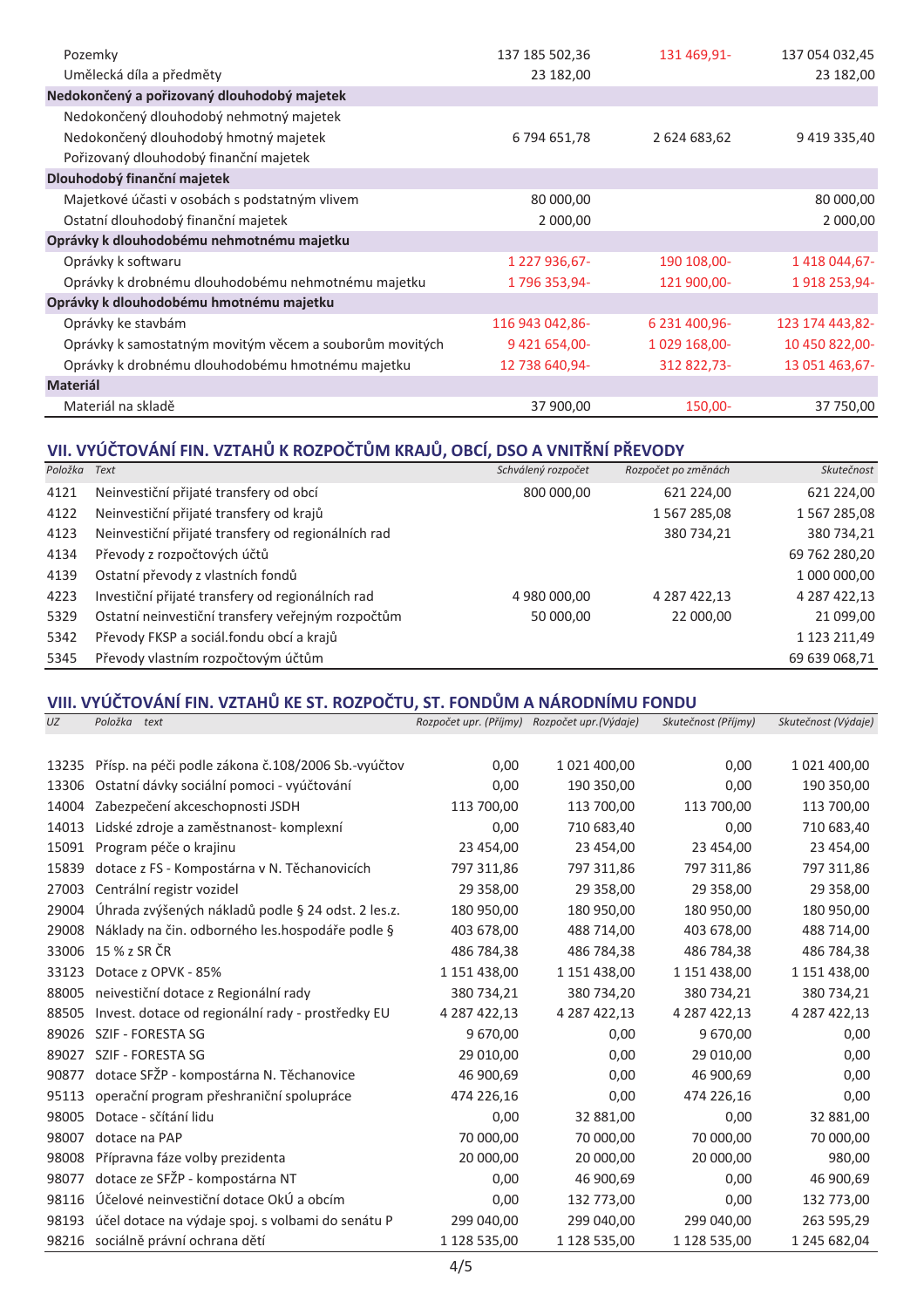viz. příloha č. 1

### X. PLNĚNÍ FINANČNÍCH UKAZATELŮ PŘÍSPĚVKOVÝCH ORGANIZACÍ MĚSTA VÍTKOVA ZA ROK 2012

viz. příloha č. 2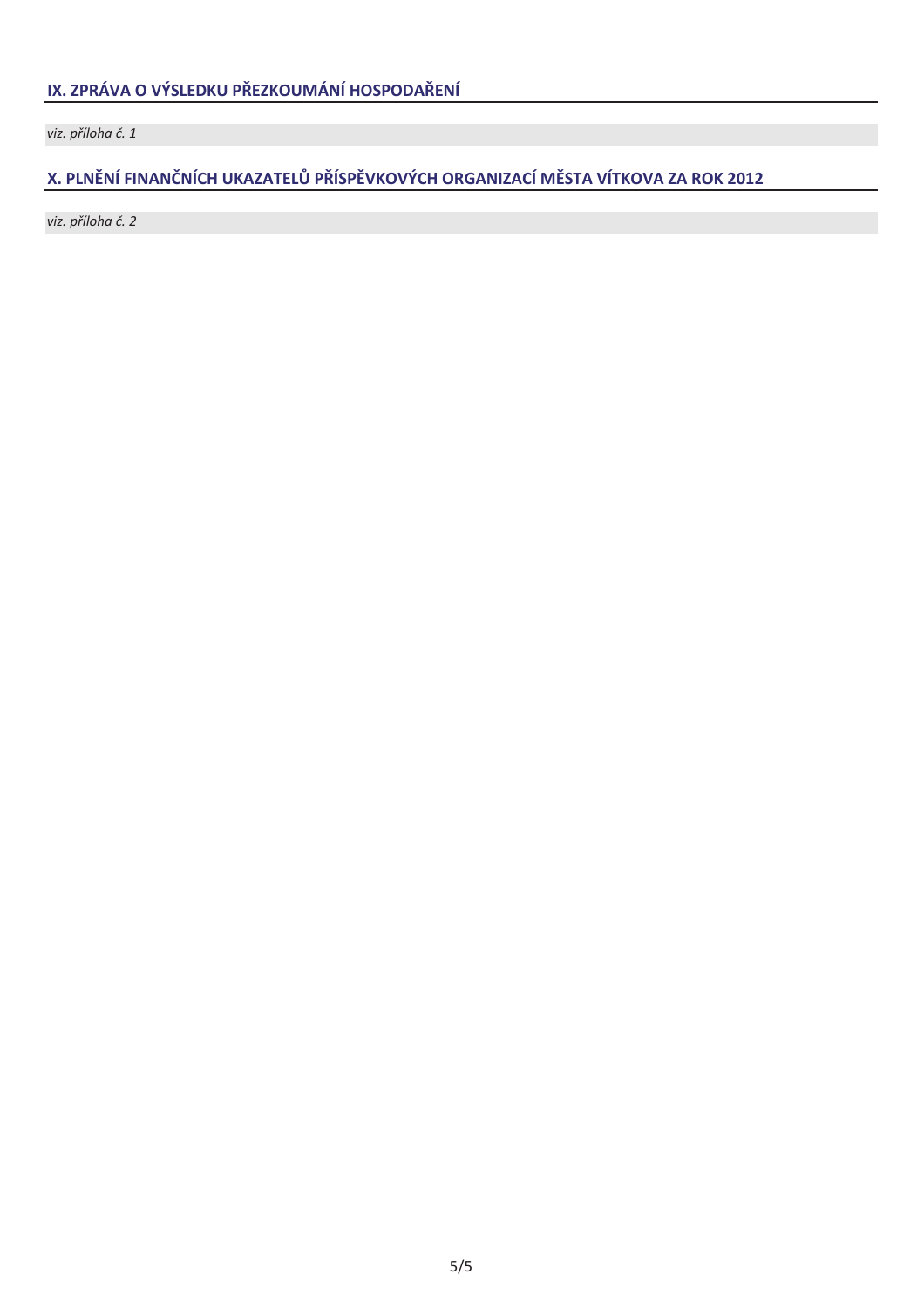Ev. č. 37/2013

# Zpráva o výsledcích přezkoumání hospodaření Města Vítkov

za rok 2012

Určena pro: Zastupitelstvo Města Vítkov

květen 2013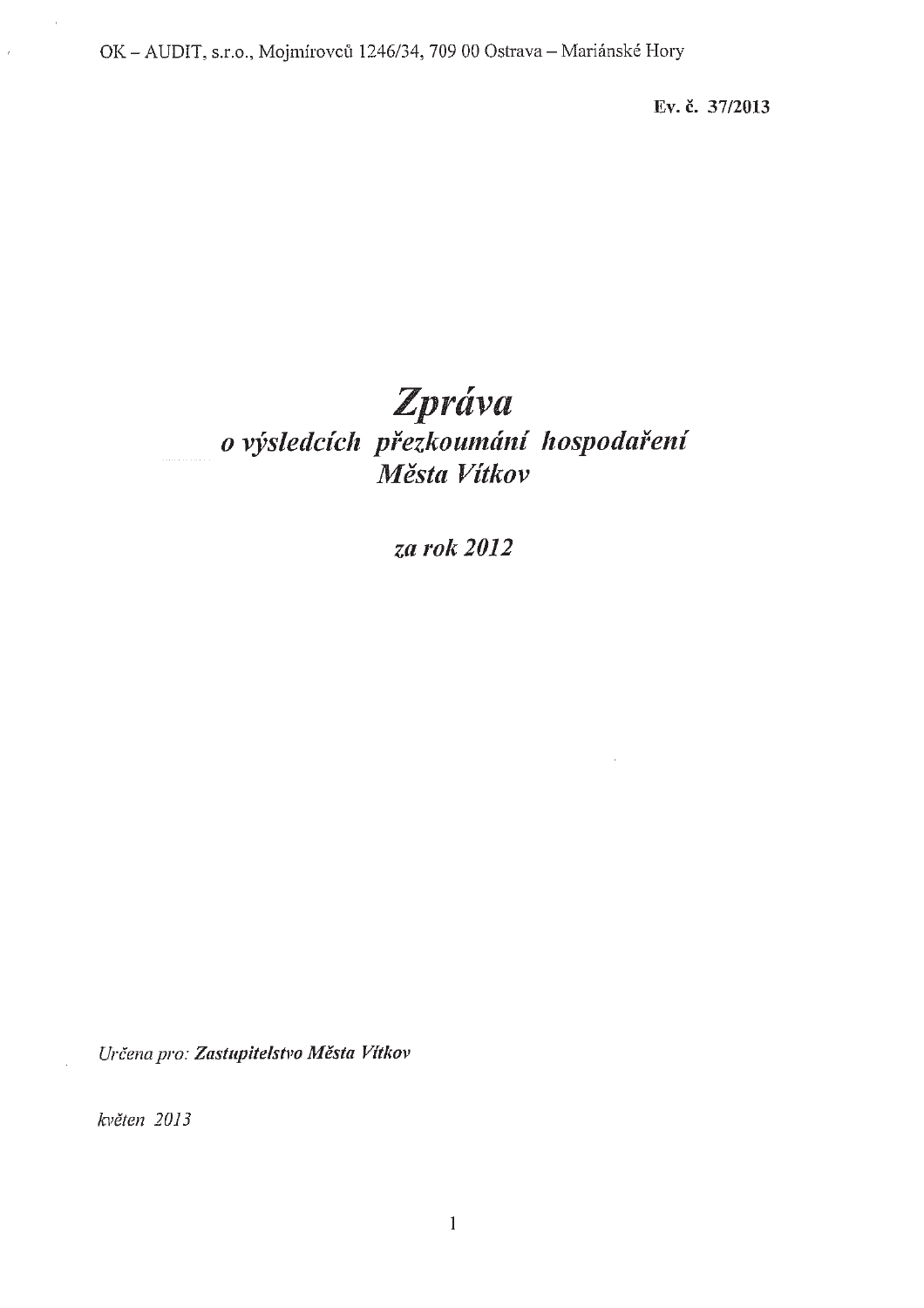Podle zákona č. 93/2009 Sb., o auditorech a o změně některých zákonů, ve znění pozdějších přednisů, auditorského standardu č. 52, dalších relevantních předpisů vydaných Komorou auditorů České republiky, podle ustanovení § 42 zákona č. 128/2000 Sb., o obcích (obecní zřízení), ve znění pozdějších předpisů a podle ustanovení § 10 zákona č. 420/2004 Sb., o přezkoumávání hospodaření územních samosprávných celků a dobrovolných svazků obcí, ve znění pozdějších předpisů (dále jen "zákon č. 420/2004 Sb.") vydáváme tuto zprávu:

### **I. VŠEOBECNÉ INFORMACE**

Název obce MěstoVítkov se sídlem: Náměstí Jana Zajíce 7, 749 01 Vítkov IČO: 00300870

### Přezkum provedl:

OK-AUDIT, s.r.o. se sídlem: Mojmírovců 1246/34, 709 00 Ostrava-Mariánské Hory číslo osvědčení 55

Jména osob provádějících přezkoumání hospodaření územního celku: Ing. Petr Ohera

Další osoby podílející se na přezkoumání hospodaření územního celku: Ing. Jiří Turoň

### Místo přezkoumání:

Město Vítkov, Náměstí Jana Zajíce 7, 749 01 Vítkov

### Období, ve kterém bylo přezkoumání hospodaření provedeno:

- · Dílčí přezkoumání hospodaření proběhlo dne 19.11.2012
- Závěrečné přezkoumání hospodaření dne 23.4.2013.  $\bullet$

### II. PŘEDMĚT PŘEZKOUMÁNÍ HOSPODAŘENÍ

Předmětem přezkoumání jsou podle ustanovení §2 odst. 1 zákona č. 420/2004 Sb., údaje o ročním hospodaření, tvořící součást závěrečného účtu podle §17 odst. 2 a 3 zákona č. 250/2000 Sb., o rozpočtových pravidlech územních rozpočtů, ve znění pozdějších předpisů, a to:

- plnění příjmů a výdajů rozpočtu včetně peněžních operací, týkajících se a) rozpočtových prostředků,
- finanční operace, týkající se tvorby a použití peněžních fondů: fond  $\vert b \rangle$ zaměstnavatele, fond rozvoje a rezerv, fond rozvoje bydlení,
- peněžní operace, týkající se sdružených prostředků vynakládaných na základě  $\mathbf{C}$ smlouvy mezi dvěma nebo více územními celky, anebo na základě smlouvy s jinými právnickými nebo fyzickými osobami,
- finanční operace, týkající se cizích zdrojů,  $\mathbf{d}$

 $y|_{\text{min}}$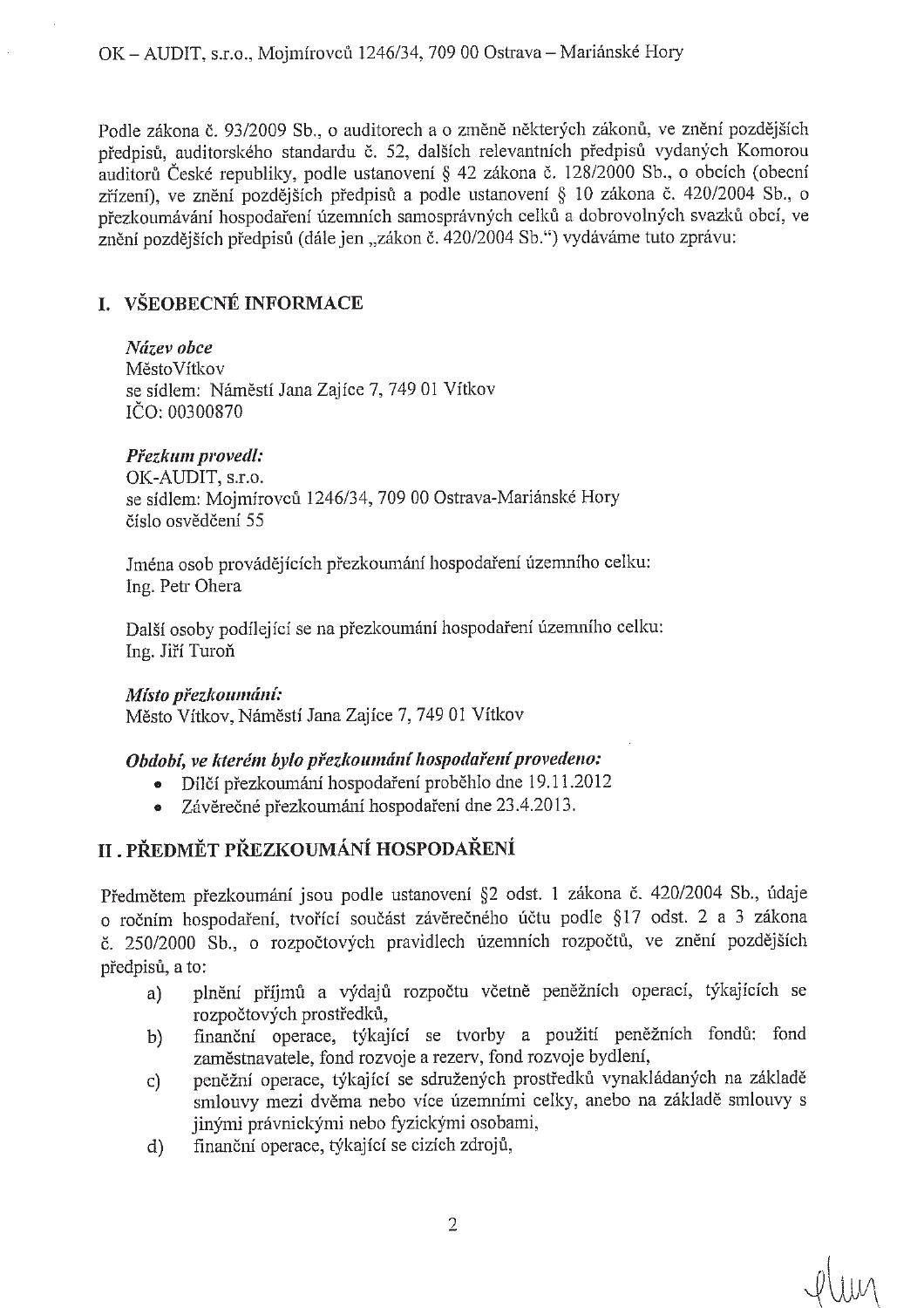OK – AUDIT, s.r.o., Moimírovců 1246/34, 709 00 Ostrava – Mariánské Hory

vyúčtování a vypořádání finančních vztahů ke státnímu rozpočtu, k rozpočtům  $e)$ krajů. k rozpočtům obcí, k jiným rozpočtům, ke státním fondům a k dalším osobám,

Předmětem přezkoumání v souladu s ustanovením § 2 odst. 2 zákona č. 420/2004 Sb. jsou dále oblasti:

- nakládání a hospodaření s majetkem ve vlastnictví územního celku,  $a)$
- zadávání a uskutečňování veřejných zakázek, s výjimkou úkonů a postupů  $b)$ přezkoumaných orgánem dohledu podle zákona č. 137/2006 Sb., o veřejných zakázkách, ve znění pozdějších předpisů,
- stav pohledávek a závazků a nakládání s nimi,  $\mathbf{C}$
- zřizování věcných břemen k majetku územního celku,  $d$
- účetnictví vedené územním celkem.  $e)$

Město Vítkov v roce 2012:

- neprovozovalo podnikatelskou činnost,  $a)$
- nehospodařilo s majetkem státu,  $b)$
- nehospodařilo s prostředky poskytnutými z Národního fondu a s dalšími  $\mathbf{c}$ prostředky ze zahraničí poskytnutými na základě mezinárodních smluv,
- nezastavilo majetek ve prospěch třetích osob,  $d)$
- neuzavřelo smlouvy o ručení za závazky fyzických a právnických osob,  $e)$

a proto přezkoumání operací v těchto oblastech nemohlo být provedeno.

### III. HLEDISKA PŘEZKOUMÁNÍ HOSPODAŘENÍ

Předmět přezkoumání podle ustanovení §3 zákona č. 420/2004 Sb. (viz bod II. této zprávy) se ověřuje z hlediska:

- dodržování povinností stanovených zvláštními právními předpisy,  $a)$
- souladu hospodaření s finančními prostředky ve srovnání s rozpočtem,  $b)$
- dodržení účelu poskytnuté dotace nebo návratné finanční výpomoci a podmínek  $\mathbf{c}$ jejich použití,
- věcné a formální správnosti dokladů o přezkoumávaných operacích.  $\mathbf{d}$

Právní předpisy použité při přezkoumání hospodaření pokrývající výše uvedená hlediska isou uvedeny v příloze A, která je nedílnou součástí této zprávy.

### IV. DEFINOVÁNÍ ODPOVĚDNOSTÍ

Za hospodaření, které bylo předmětem přezkoumání a za jeho zobrazení v účetních a finančních výkazech, je odpovědný statutární orgán Města Vítkov.

Naší úlohou je, na základě provedeného přezkoumání hospodaření, vydat zprávu o výsledku přezkoumání hospodaření. Přezkoumání hospodaření jsme provedli v souladu se zákonem č. 93/2009 Sb., o auditorech a o změně některých zákonů, ve znění pozdějších předpisů, auditorským standardem č. 52 a dalšími relevantními přepisy vydanými Komorou auditorů České republiky a s ustanoveními § 2, 3, 10 a 17 odst. 2 zákona č. 420/2004 Sb. V souladu s těmito předpisy jsme povinni dodržovat etické normy a naplánovat a provést přezkoumání

Plun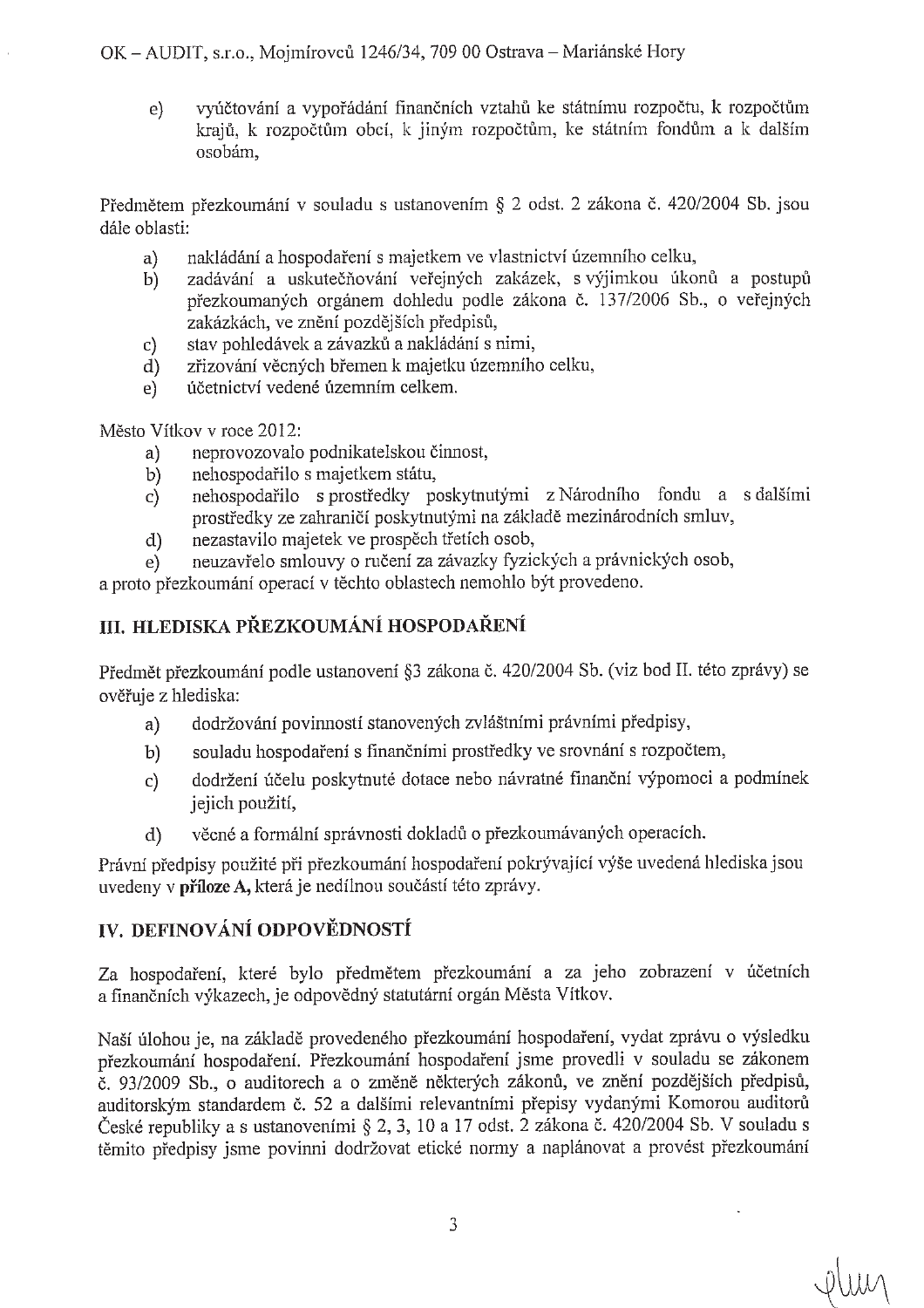hospodaření tak, abychom získali omezenou jistotu, zda hospodaření Města Vítkov je v souladu s hledisky přezkoumání hospodaření (viz bod III. této zprávy).

### V. RÁMCOVÝ ROZSAH PRACÍ

Za účelem vykonání přezkoumání hospodaření Města Vítkov byly použity postupy ke shromáždění dostatečných a vhodných důkazních informací. Tyto postupy jsou svým rozsahem menší než u zakázky poskytující přiměřenou jistotu a jsou auditorem aplikovány na základě jeho odborného úsudku včetně vyhodnocení rizik významných (materiálních) chyb a nedostatků. Při vyhodnocování těchto rizik auditor bere v úvahu vnitřní kontrolní systém Města Vítkov. Použité postupy zahrnují výběrový způsob šetření a významnost (materialitu) jednotlivých skutečností.

### VI. ZÁVĚR ZPRÁVY O VÝSLEDKU PŘEZKOUMÁNÍ HOSPODAŘENÍ

#### A. VYJÁDŘENÍ K SOULADU HOSPODAŘENÍ S HLEDISKY PŘEZKOUMÁNÍ HOSPODAŘENÍ

Na základě námi provedeného přezkoumání hospodaření Města Vítkov jsme nezjistili žádnou skutečnost, která by nás vedla k přesvědčení, že přezkoumávané hospodaření není ve všech významných (materiálních) ohledech v souladu s hledisky přezkoumání hospodaření uvedenými v bodě III. této zprávy.

### B. VYJÁDŘENÍ OHLEDNĚ CHYB A NEDOSTATKŮ

Zákon č. 420/2004 Sb., o přezkoumávání hospodaření územních samosprávných celků a dobrovolných svazků obcí, ve znění pozdějších předpisů, stanoví, abychom ve zprávě uvedli závěr podle ustanovení § 10 odst. 2 písm. d) a odst. 3 citovaného zákona. Toto ustanovení vyžaduje, abychom ve své zprávě o výsledku přezkoumání hospodaření uvedli, zda při přezkoumání hospodaření byly zjištěny chyby a nedostatky a v čem případně spočívaly.

#### Při přezkoumání nebyly zjištěny chyby a nedostatky.

#### C. PODÍL POHLEDÁVEK A ZÁVAZKŮ NA ROZPOČTU MĚSTA VÍTKOV A PODÍL ZASTAVENÉHO MAJETKU NA CELKOVÉM MAJETKU MĚSTA VÍTKOV

#### Podíl pohledávek na skutečných příjmech

| Podíl                                              | 10,08%             |
|----------------------------------------------------|--------------------|
| Příjmy celkem po konsolidaci ř 4200 sl. 43 Fin2-12 | 108 781,68 tis. Kč |
| Pohledávky celkem                                  | 10 960,86 tis. Kč  |
| Časové rozlišení dohad. účty (Rozvaha B II. 25-27) | $-2448,89$ tis. Kč |
| Krátkodobé zálohy (Rozvaha B II. 4)                | $-1429,24$ tis. Kč |
| Krátkodobé pohledávky (Rozvaha B II)               | 14 533,29 tis. Kč  |
| Z toho DD pohledávky splatné v r. 2013             | 305,70 tis. Kč     |
| Dlouhodobé pohledávky (Rozvaha A IV)               | 1 271,52 tis. Kč   |
|                                                    |                    |

 $TVV$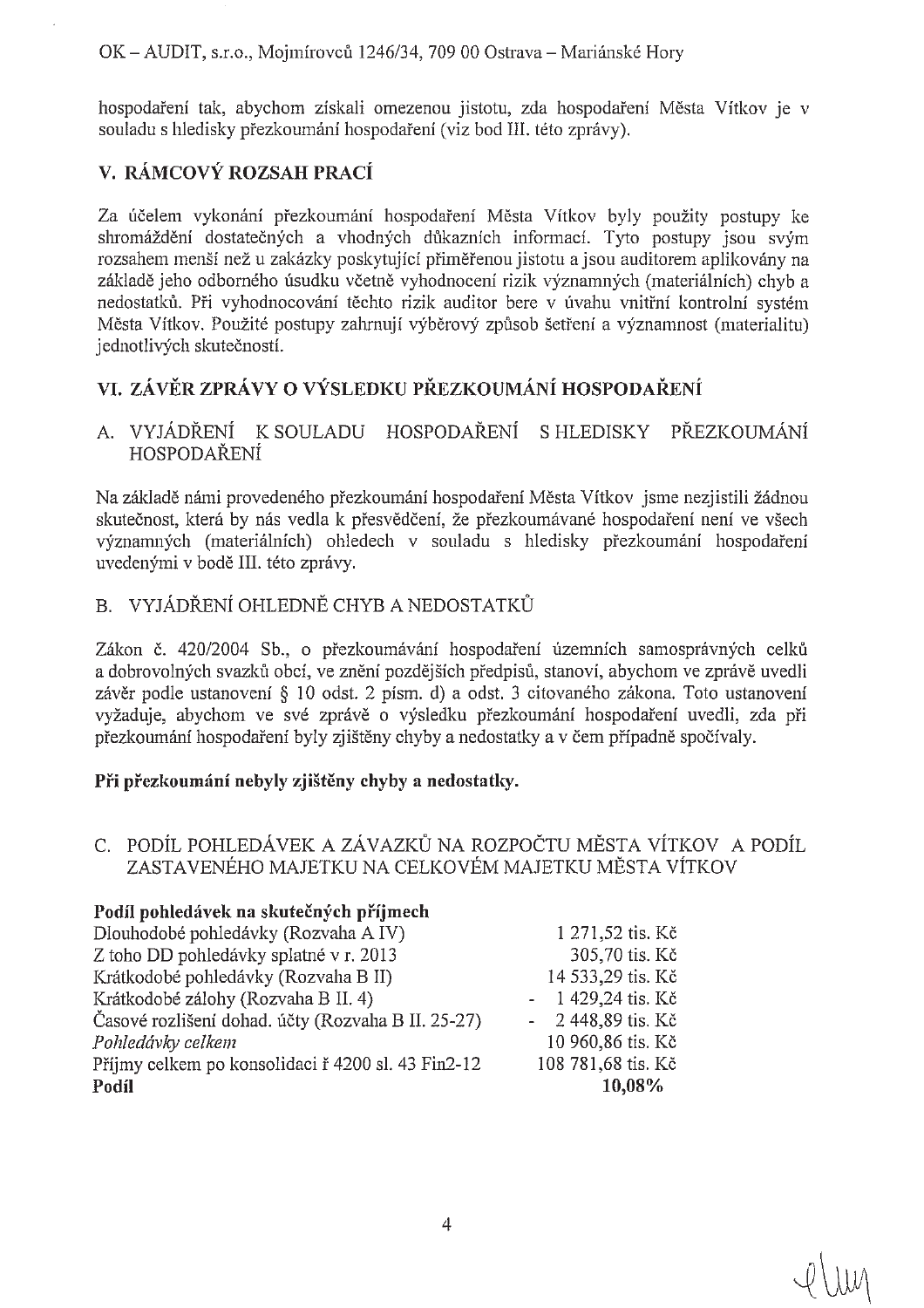### Podíl závazků na skutečných příjmech

| Dlouhodobé závazky (Rozvaha D II)                  | 4 760,00 tis. Kč   |
|----------------------------------------------------|--------------------|
| Z toho DD závazky splatné v r. 2013                | 1 980,00 tis. Kč   |
| Krátkodobé závazky (Rozvaha D III)                 | 11 300,40 tis. Kč  |
| Krátkodobé zálohy (Rozvaha D III 7)                | 31,33 tis. Kč      |
| Časové rozlišení dohad, účty (Rozvaha DIII 31-33)  | 5 664,64 tis. Kč   |
| Závazky celkem                                     | 7 584,43 tis. Kč   |
| Příjmy celkem po konsolidaci ř 4200 sl. 43 Fin2-12 | 108 781,68 tis. Kč |
| Podíl                                              | 6,97%              |
|                                                    |                    |

#### Podíl zastaveného majetku obce k celkovému majetku obce Zastavený majetek 15 173,97 tis. Kč 634 406,54 tis. Kč Stálá aktiva celkem (Rozvaha A sl.1) Podíl 2.39%

Oproti r. 2011 došlo ke změně algoritmu výpočtu poměrových ukazatelů:

- · Do výpočtu byly zahrnuty dlouhodobé závazky a dlouhodobé pohledávky, které jsou splatné v roce 2013,
- Do výpočtu podílu zastaveného majetku byla zahrnuta stálá aktiva brutto (místo netto do roku 2011).

Algoritmus výpočtu ukazatelů byl publikován ve Zprávách MF pro finanční orgány obcí a krajů číslo 5/2012.

Auditorská společnost: OK-AUDIT. s.r.o. se sídlem: Mojmírovců 1246/34, 709 00 Ostrava-Mariánské Hory číslo osvědčení 55

Odpovědný auditor: Ing. Petr Ohera číslo osvědčení 529

OK-AUDIT<sub>sr.o.</sub> Mojmírovců 1246 709 00 OSTRAVA 1

V Ostravě: 2. května 2013

### Přílohv:

- Příloha A Přehled právních předpisů jejichž soulad s přezkoumávaným hospodaření auditor ověřil
- Účetní závěrka, kterou tvoří rozvaha, výkaz zisku a ztráty, příloha, přehled o Příloha D peněžních tocích, přehled o změnách vlastního kapitálu sestavené k 31.12. 2012
- Finanční výkaz Fin 2-12 sestavený k 31.12. 2012 Příloha E